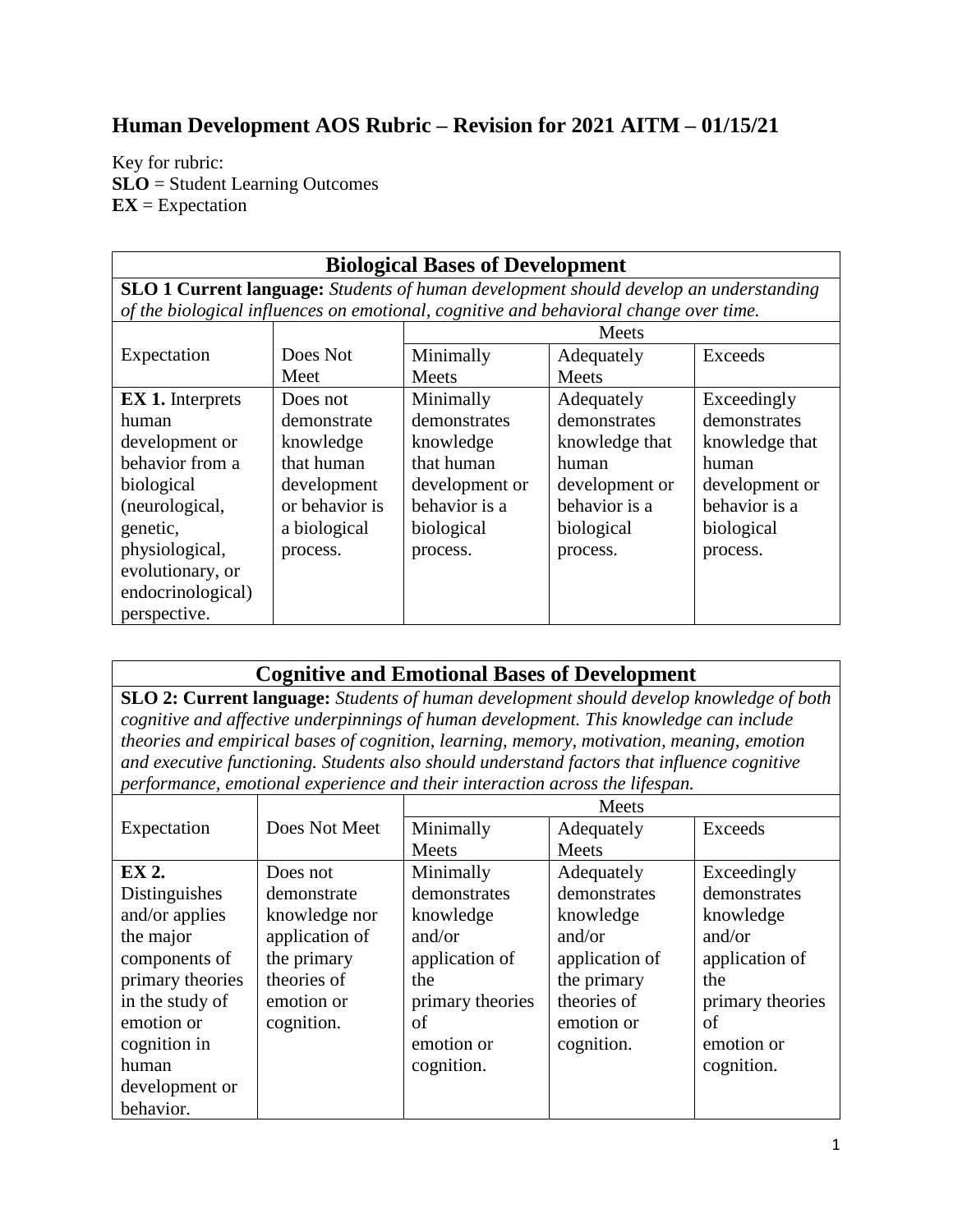## **Social Bases of Development**

**SLO 3: Current language:** *Students of human development should develop knowledge of interpersonal, intragroup and intergroup processes and dynamics as they influence human behavior and development, as well as theories of how humans develop within social contexts (which can include micro-level contexts like families and schools or macrolevel contexts like communities, culture and society). Theories of how aspects of humans develop can include theories of personality development, identity development, the development of specific difficulties (such as psychopathology and problem behaviors) or normal and abnormal development in any domain of human functioning (e.g., language functioning, interpersonal functioning).*

|                   |                   | Meets             |                   |                   |
|-------------------|-------------------|-------------------|-------------------|-------------------|
| Expectation       | Does Not Meet     | Minimally         | Adequately        | <b>Exceeds</b>    |
|                   |                   | Meets             | Meets             |                   |
| <b>EX 3.</b>      | Does not          | Minimally         | Adequately        | Exceedingly       |
| Distinguishes     | demonstrate       | demonstrates      | demonstrates      | demonstrates      |
| and/or applies    | knowledge nor     | knowledge         | knowledge         | knowledge         |
| the central ideas | application of    | and/or            | and/or            | and/or            |
| of major theories | major theories of | application of    | application of    | application of    |
| of human          | human             | major             | major theories of | major theories of |
| personality,      | personality,      | theories of       | human             | human             |
| behavioral, or    | behavioral, or    | human             | personality,      | personality,      |
| problematic       | problematic       | personality,      | behavioral, or    | behavioral, or    |
| development or    | development or    | behavioral, or    | problematic       | problematic       |
| behavior within   | behavior within   | problematic       | development or    | development or    |
| a social (e.g.,   | a social (e.g.,   | development or    | behavior within   | behavior within   |
| familial,         | familial,         | behavior within   | a social (e.g.,   | a social (e.g.,   |
| intergenerational | intergenerational | a social (e.g.,   | familial,         | familial,         |
| , peer, school)   | , peer, school)   | familial,         | intergenerational | intergenerational |
| context.          | context.          | intergenerational | , peer, school)   | , peer, school)   |
|                   |                   | , peer, school)   | context.          | context.          |
|                   |                   | context.          |                   |                   |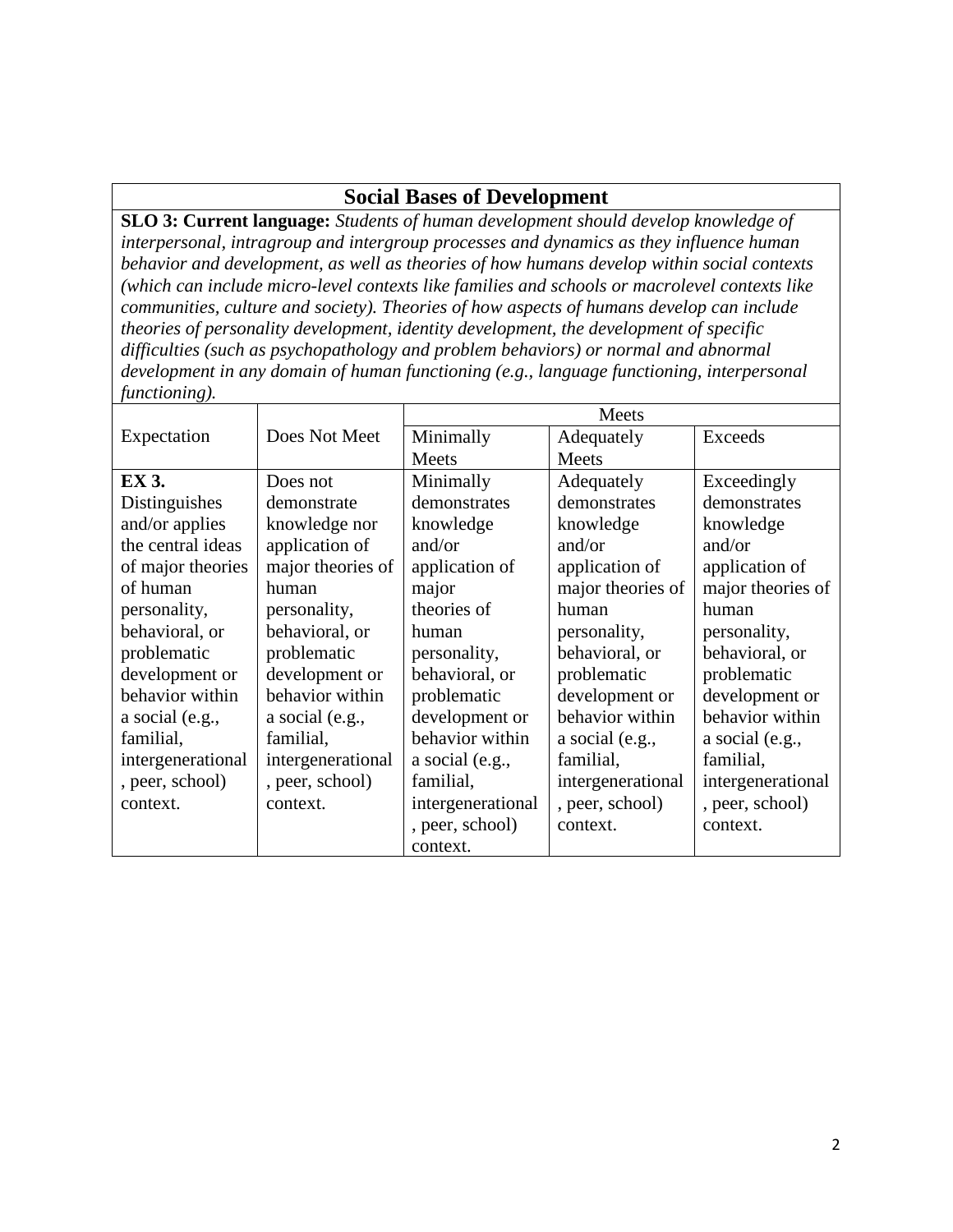| <b>Cultural Bases of Development</b>                                                          |                |                                                                   |                |                |
|-----------------------------------------------------------------------------------------------|----------------|-------------------------------------------------------------------|----------------|----------------|
| <b>SLO 4: Current language:</b> Students of human development should develop an understanding |                |                                                                   |                |                |
|                                                                                               |                | of the impact of aspects of culture and diversity on development. |                |                |
|                                                                                               |                | Meets                                                             |                |                |
| Expectation                                                                                   | Does Not Meet  | Minimally                                                         | Adequately     | Exceeds        |
|                                                                                               |                | <b>Meets</b>                                                      | <b>Meets</b>   |                |
| <b>EX 4.</b>                                                                                  | Does not       | Minimally                                                         | Adequately     | Exceedingly    |
| Articulates                                                                                   | demonstrate    | demonstrates                                                      | demonstrates   | demonstrates   |
| how culture or                                                                                | knowledge of   | knowledge of                                                      | knowledge of   | knowledge of   |
| diversity                                                                                     | how culture or | how culture or                                                    | how culture or | how culture or |
| influences                                                                                    | diversity      | diversity                                                         | diversity      | diversity      |
| individuals'                                                                                  | influences     | influences                                                        | influences     | influences     |
| development or                                                                                | individuals'   | individuals'                                                      | individuals'   | individuals'   |
| behavior.                                                                                     | development or | development or                                                    | development or | development or |
|                                                                                               | behavior.      | behavior.                                                         | behavior.      | behavior.      |

| <b>Research Issues in Human Development</b>                                                      |                    |                                                                          |                    |                    |
|--------------------------------------------------------------------------------------------------|--------------------|--------------------------------------------------------------------------|--------------------|--------------------|
| SLO 5: Current language: Students of human development should develop scientific                 |                    |                                                                          |                    |                    |
| reasoning and problem-solving skills (especially effective research skills) for interpreting and |                    |                                                                          |                    |                    |
|                                                                                                  |                    | drawing evidence-based conclusions about human development and behavior. |                    |                    |
|                                                                                                  |                    | <b>Meets</b>                                                             |                    |                    |
| Expectation                                                                                      | Does Not Meet      | Minimally                                                                | Adequately         | <b>Exceeds</b>     |
|                                                                                                  |                    | <b>Meets</b>                                                             | Meets              |                    |
| <b>EX 5.</b> Utilizes                                                                            | Does not           | Minimally                                                                | Adequately         | Exceedingly        |
| research                                                                                         | demonstrate        | demonstrates                                                             | demonstrates       | demonstrates       |
| methods and                                                                                      | ability to utilize | ability to utilize                                                       | ability to utilize | ability to utilize |
| scientific                                                                                       | research           | research                                                                 | research           | research           |
| reasoning to                                                                                     | methods and        | methods and                                                              | methods and        | methods and        |
| analyze,                                                                                         | scientific         | scientific                                                               | scientific         | scientific         |
| evaluate, and                                                                                    | reasoning to       | reasoning to                                                             | reasoning to       | reasoning to       |
| interpret human                                                                                  | analyze,           | analyze,                                                                 | analyze,           | analyze,           |
| development or                                                                                   | evaluate, and      | evaluate, and                                                            | evaluate, and      | evaluate, and      |
| behavior.                                                                                        | interpret human    | interpret human                                                          | interpret human    | interpret human    |
|                                                                                                  | development or     | development or                                                           | development or     | development or     |
|                                                                                                  | behavior.          | behavior.                                                                | behavior.          | behavior.          |